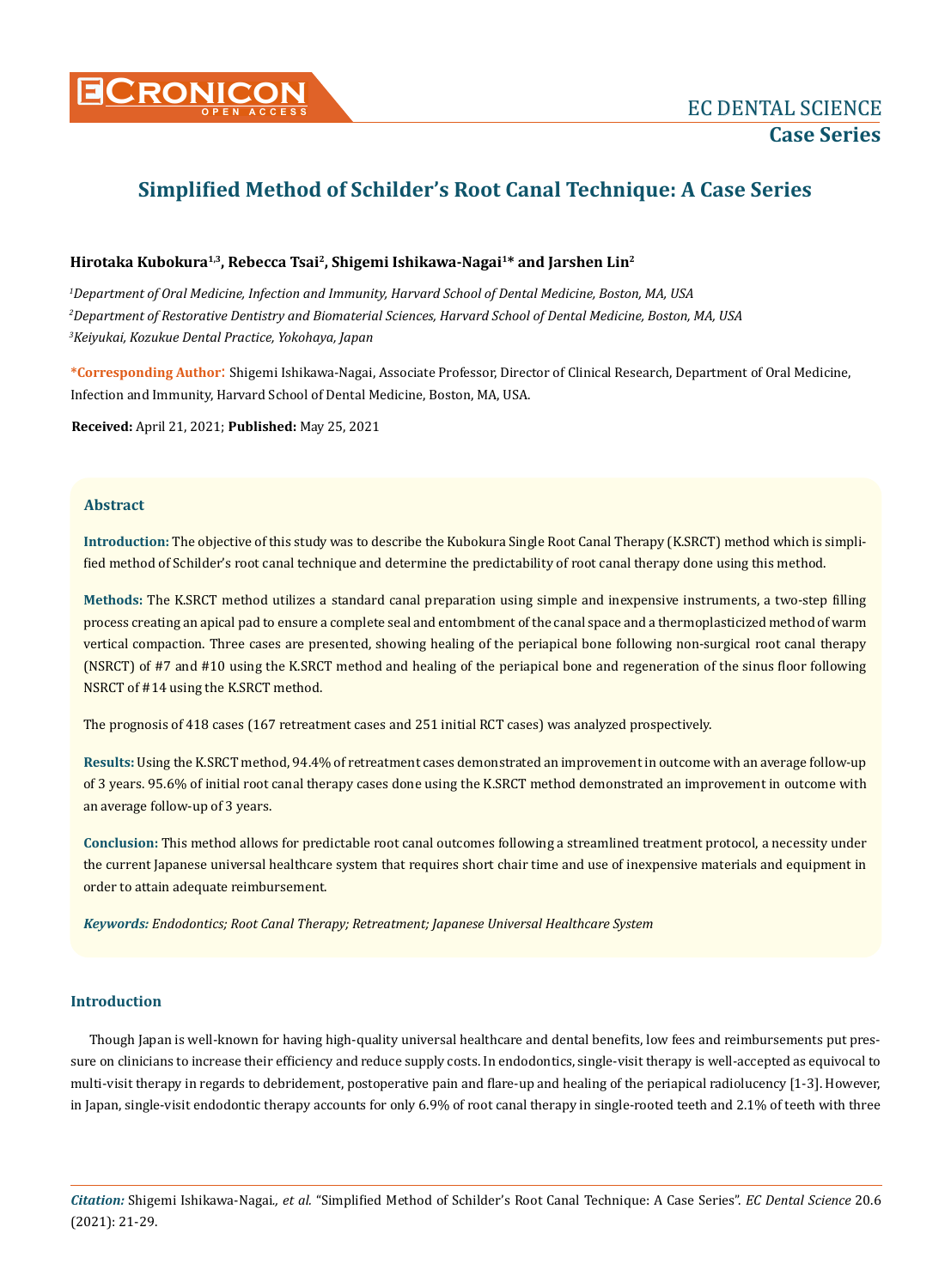or more canals [4]. The Japanese Ministry of Health, Labor and Welfare mandates dental materials that may be used for reimbursed procedures and no coverage is available for expensive materials including nickel titanium rotary instruments and correspondingly tapered gutta percha points. This may correspondingly have some influence on Japanese dental education, which focuses on hand instrumentation and obturation of canals using cold lateral condensation.

These factors necessitate the development of treatment protocols that prioritize efficiency using low-cost materials while maximizing predictable treatment outcomes. In this case series, we present a unique methodology developed by Dr. Kubokura that balances efficiency with predictable treatment outcomes. The basic concept of the Kubokura Single Root Canal Therapy (K.SRCT) method includes utilizing simple and inexpensive instruments that can be completed in a single visit. The procedure centers on closure of the root apex and any side branches with an "apical pad" to entomb any residual pulp and associated infectious debris as well as to minimize any overextension of root canal filling materials that might create a foreign body reaction. In this report, the K.SRCT was introduced with several cases and the prognosis of 248 cases (96 Re-treatment cases and 152 initial RCT cases) was analyzed prospectively.

#### **Step by step description of the K.SRCT method**

The K.SRCT method involves three main stages, described as follows.

## **Confirmation and enlargement of apical foramen**

Standard protocols for access, cleaning and shaping are followed, including isolation of the tooth with a rubber dam [5] and access using carbide burs and gates glidden drills. The apical foramen is enlarged to ISO size 20 using K-files and irrigation with copious amounts of 5.25% sodium hypochlorite (NaOCl) in between files was done. The apical size chosen allows for an apical stop to ensure appropriate placement of the apical pad. Forcible enlargement beyond a size #20 file is not performed and apices that are naturally or iatrogenically already greater than size #20 size are not further enlarged.

#### **Root canal debridement and shaping**

Unlike in the United States where single-use nickel titanium rotary instruments are utilized for crown-down canal shaping, in Japan, low reimbursement rates do not support the use of these costly instruments. Hand instrumentation using stainless-steel files combined with the use of Gates Glidden drills were used following the step-back technique [6].

In the K.SRCT method, the root canal is divided into three parts (Figure 1):



*Citation:* Shigemi Ishikawa-Nagai*., et al.* "Simplified Method of Schilder's Root Canal Technique: A Case Series". *EC Dental Science* 20.6 (2021): 21-29.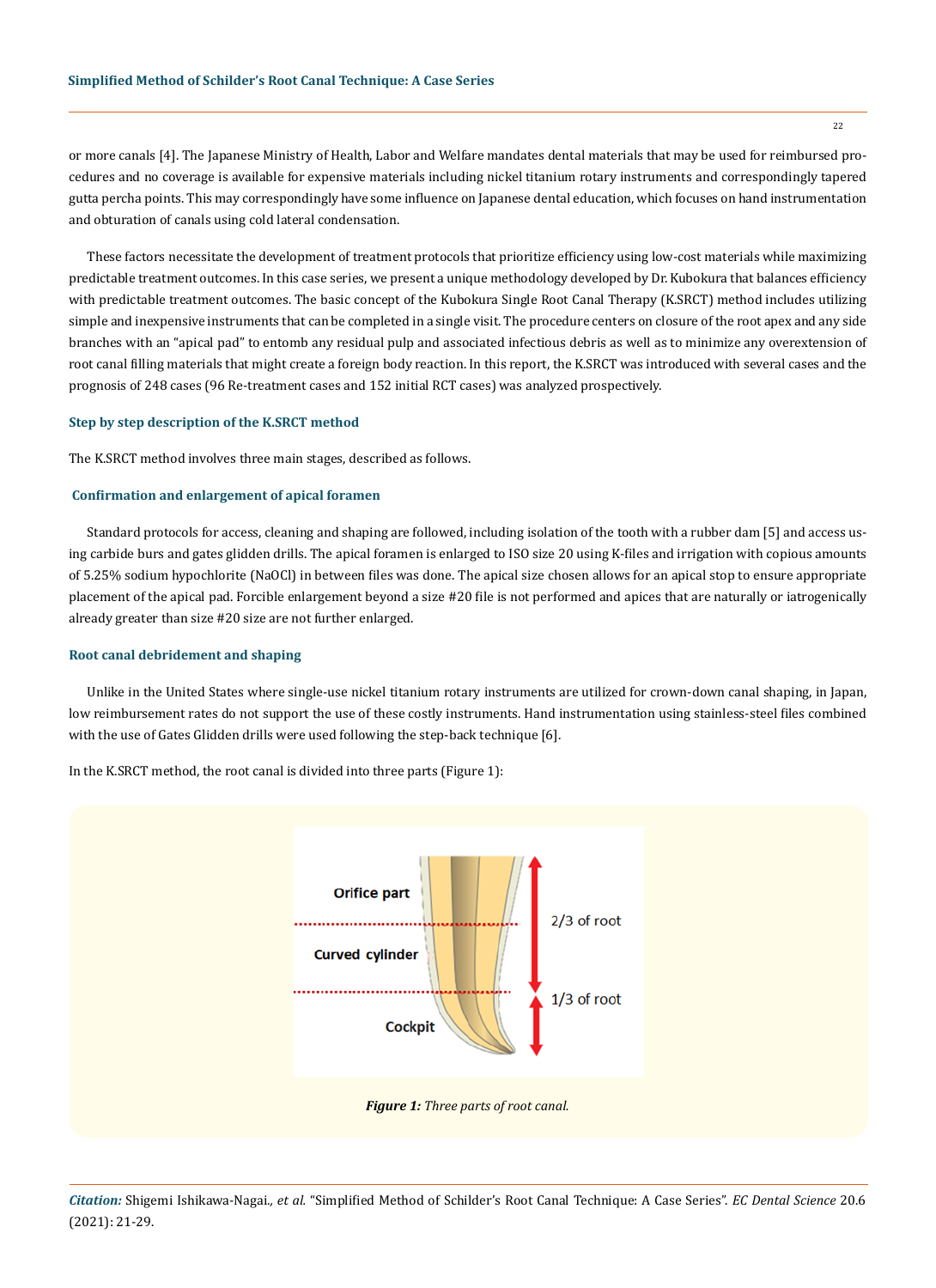- **1. Orifice part:** The coronal one-third of the canal space. In the K.SRCT method, it is utilized for gutta percha containment when commencing the filling process.
- **2. Curved cylinder:** The middle one-third of the canal space. In the K.SRCT method, the gutta percha will slide through this area to meet the established apical pad.
- **3. Cockpit:** The apical one-third of the canal where the apical pad of gutta percha is found.

A main feature of the K.SRCT is the standard and linear relationship between the orifice portion and the curved cylinder portions of the canals. This allows for entry of a #9 Schilder plugger to enter the canal and extend to a point 6 mm short of the working length. In other words, if a canal has a working length equal to 26 mm, the root canal shaping is considered complete when the #9 Schilder plugger extends to 20 mm from the coronal reference point (Figure 2).



Canal shaping begins with flaring of the orifice opening by the Gates Glidden drill. A #20 stainless steel K file is used to debride the curved portion of the canal. Irrigation is completed using 10 mL of 5.25% NaOCl, followed by 17% EDTA for a minute and ending with 5.25% NaOCl for another minute. Ultrasonic cleaning with Solfy F (Morira, Kyoto, Japan) is used during irrigation. Nickel titanium instruments are generally not used, but if they are, they should not be used beyond the curved cylinder portion of the canal. Magnification, either by the surgical operating microscope or loupes, is essential to assure no remaining debris.

## **Root canal filling**

The K.SRCT method is based upon a variant of warm vertical compaction, wherein thermoplasticized gutta percha is introduced in its softened state and pushed to the apex to create an apical plug [7]. A #70/02 tapered gutta percha point is cut, leaving a 5 mm apical segment that is attached to a syringe needle (Clinpro sealant dispensing tip, 3M-Japan, Tokyo), which was sharpened by a bur before attaching the gutta percha. The tip of the gutta percha is baked under a commercially available lighter or flame and dipped into eucalyptus oil to soften the gutta percha so that it conforms to the shape of the canal when inserted. Excess oil is gently wiped off with gauze and the

*Citation:* Shigemi Ishikawa-Nagai*., et al.* "Simplified Method of Schilder's Root Canal Technique: A Case Series". *EC Dental Science* 20.6 (2021): 21-29.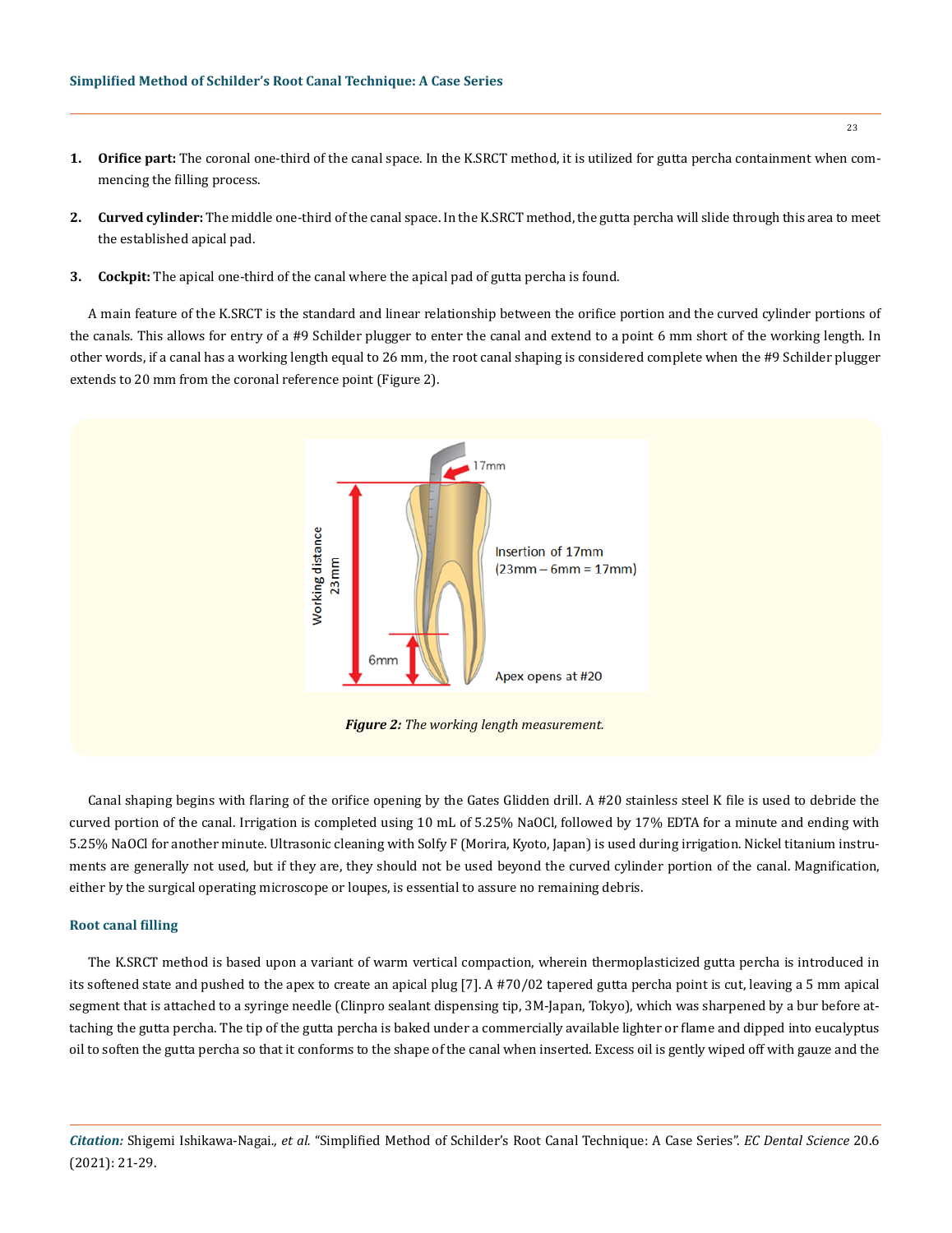gutta percha is lightly coated with eugenol-based root canal sealer. The gutta percha tip is inserted into the root canal space and separated from the syringe tip using slight vibration. The remaining cut gutta percha is then attached to the syringe tip, heated, dipped in Eucalyptus oil and inserted above the previously placed 5 mm gutta percha in the canal. A #9 Schilder plugger is then used to push the gutta percha point to length (Figure 3). As with root canal debridement, the use of a surgical operating microscope or loupes is crucial for accurate visualization of this step. Different variations of gutta percha have different flows, though the authors recommend Pierce's brand gutta percha (Biomed, Korea).



*Figure 3: The K.SRCT method of obturation. A, The tip of the cut 5mm gutta percha segment attached to the syringe needle is baked under a flame. B, The flame is put out. C, The tip of the gutta percha is softened by dipping into eucalyptus oil. D, The gutta percha is lightly coated with eugenol-based root canal sealer and inserted into the canal. E, The gutta percha is separated from the syringe tip using slight vibration.*

Postoperative radiographs are critical to assure an accurate and complete root filling, including visualization of the apical pad. If the apical pad is not formed, the existing fill should be removed and the process repeated. Periapical imaging is generally sufficient, but in curved teeth, such as molars, CBCT imaging may be required to visualize the apical pad.

As with traditional methods for non-surgical root canal therapy postoperative bite sensitivity is common for several days following treatment with the K.SRCT method and appropriate expectations and pain management should be advised [8].

## **Case 1**

A 35-year-old woman female with non-contributory medical history was referred for a large periapical lesion extending to the palatal aspect of the root of tooth #7 on 05/24/2011. The patient stated that "my tooth never healed, although I was in treatment for a year at another dental office." The root apex was widened by K file #100 when patient presented. The retreatment was performed using the K.SRCT method. At eight-month follow-up after K.SRCT of #7, healing of the periapical bone was observed on CBCT. At seven-year followup, continued healing of periapical bone was observed (Figure 4).

*Citation:* Shigemi Ishikawa-Nagai*., et al.* "Simplified Method of Schilder's Root Canal Technique: A Case Series". *EC Dental Science* 20.6 (2021): 21-29.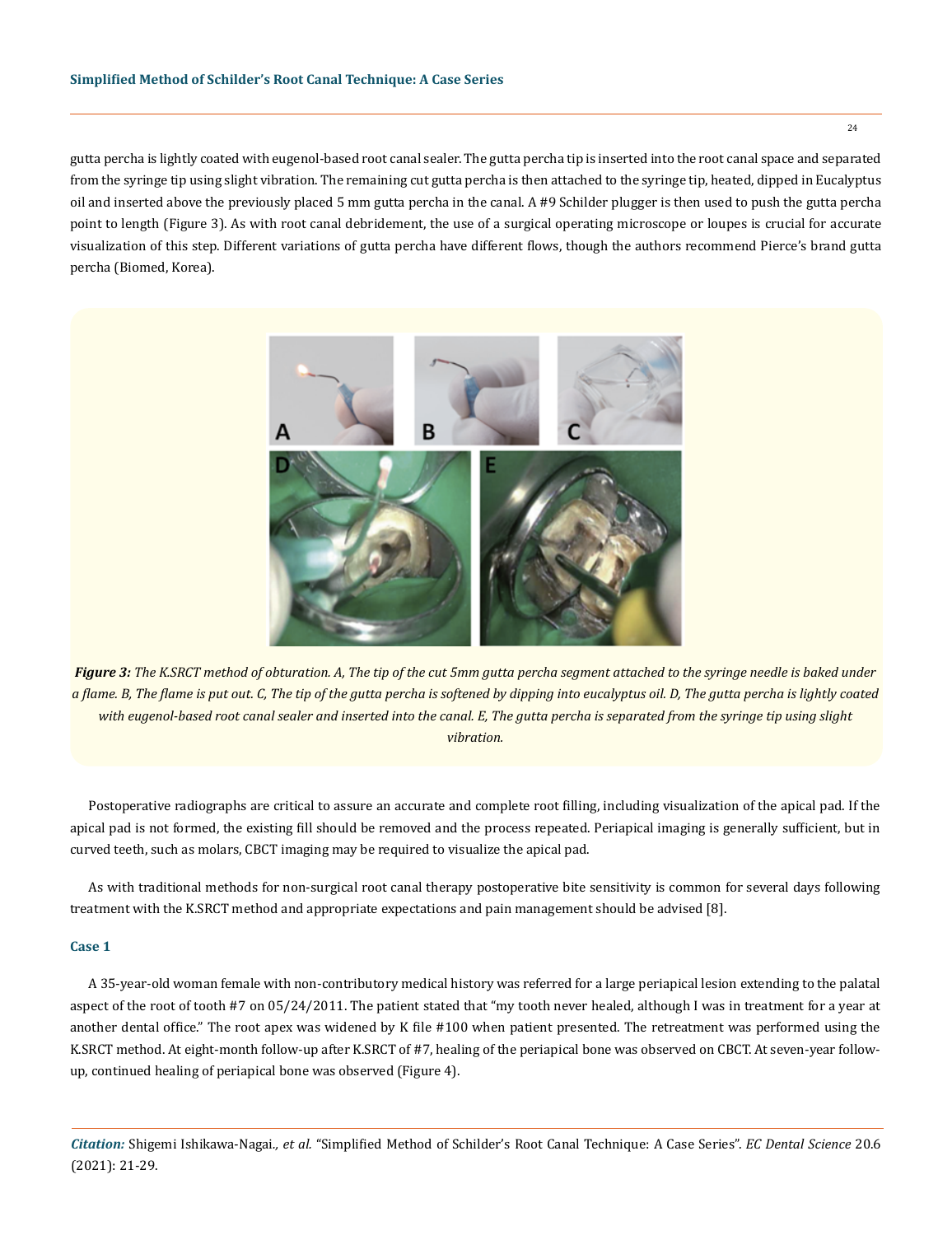8 month Post-op 7 year Post-op

*Figure 4: Retreatment of tooth #7 using the K.SRCT method (Case 1). In the pre-operative CBCT, a large periapical lesion can be seen around the root apex of tooth #7. At eight-month follow-up, healing of the periapical bone was observed. At seven-year follow-up, continued healing of the periapical bone was observed.*

## **Case 2**

A 27-year-old woman with non-contributory medical history presented with chief complaint of discomfort on tooth #10. On radiograph, there was a large periapical lesion around the root apex of #10. The K.SRCT was performed on the tooth in a single visit. Fourmonth follow up, the size of the periapical lesion decreased and significant bone regeneration was confirmed (Figure 5).



*Figure 5: Retreatment of tooth #10 using the K.SRCT method (Case 2). In the pre-operative CBCT, a large periapical lesion can be seen around the root apex of tooth #10. At four-month follow-up, the size of the periapical lesion decreased and significant bone regeneration was observed.*

*Citation:* Shigemi Ishikawa-Nagai*., et al.* "Simplified Method of Schilder's Root Canal Technique: A Case Series". *EC Dental Science* 20.6 (2021): 21-29.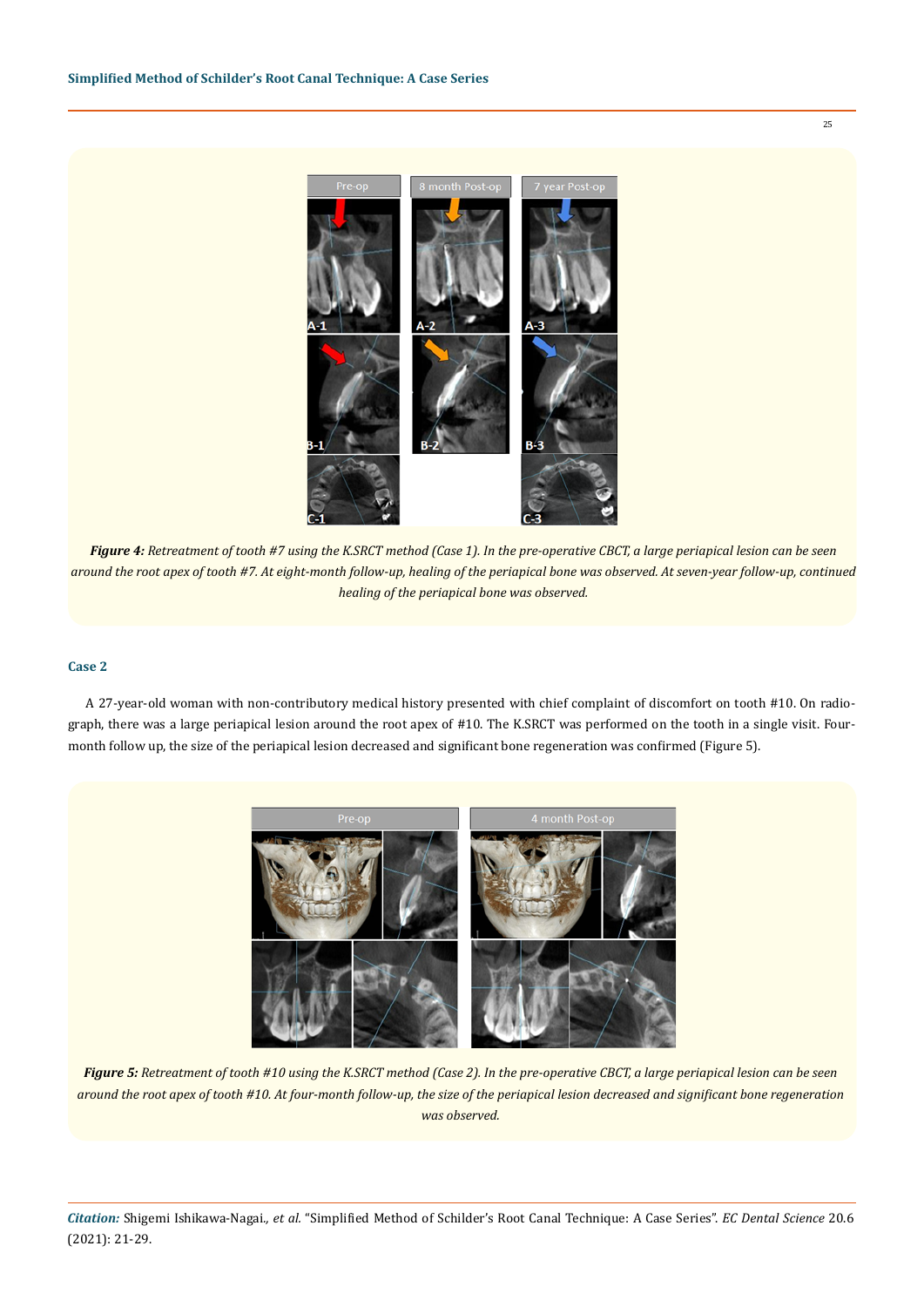#### **Case 3**

A 53-year-old female with non-contributory medical history presented with chief complaint of pressure sensitivity in her upper left tooth. On radiograph, tooth #14 had a large periapical lesion perforating into the adjacent maxillary sinus, with associated maxillary sinus mucositis. Follow-up imaging two years following K.SRCT of #14 showed healing of the periapical bone, regeneration of the sinus floor and resolution of the maxillary sinus mucositis (Figure 6).



*Figure 6: Retreatment of tooth #14 using the K.SRCT method (Case 3). In the pre-operative CBCT, a large periapical lesion perforating into the adjacent maxillary sinus, with associated maxillary sinus mucositis can be seen. At two-year follow-up, healing of the periapical bone, regeneration of the sinus floor and resolution of the maxillary sinus mucositis was observed.* 

## **Retro-prospective analysis of prognosis**

The prognosis of 418 cases (167 retreatment cases and 251 initial RCT cases) was analyzed prospectively. Five criteria were used as diagnosis code (Table 1). Prognosis was recorded based on difference between diagnostic code of pre-op and pot-op. If the number of diagnostic code is increased, these cases were categorized as "Improved", decreased as "Deteriorated" and no changes as "Not improved".

| <b>Criteria</b> | <b>Description</b>                                                         |  |  |  |  |  |  |
|-----------------|----------------------------------------------------------------------------|--|--|--|--|--|--|
| 5               | No pathology is detected by CBCT                                           |  |  |  |  |  |  |
| 4               | No pathology is detected by periapical radiograph                          |  |  |  |  |  |  |
| 3               | No PARL is detected but widening of periodontal ligament space is observed |  |  |  |  |  |  |
|                 | Small PARL is detected                                                     |  |  |  |  |  |  |
|                 | Significant PARL or root fracture is detected                              |  |  |  |  |  |  |

*Table 1: Diagnosis criteria used.*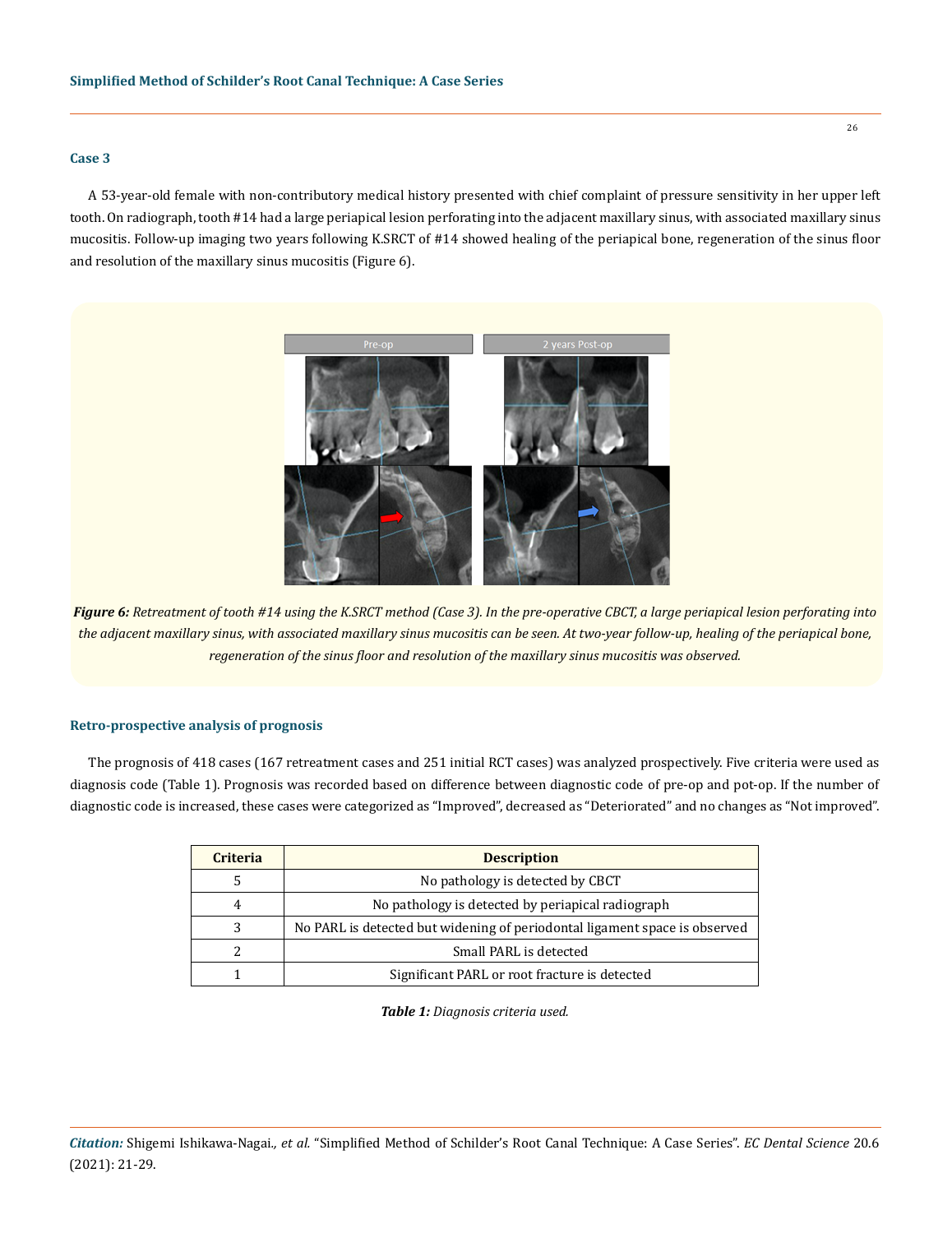Looking at the prognosis for retreatment cases done using the K.SRCT method, 94.4% of cases (n = 167) demonstrated an improvement in outcome with an average follow-up of 3.8 years (Table 2). Tooth-root crack occurred more often in cases that did not show improvement in healing.

| <b>Type of root</b> | Number of case examined (in<br>total 167 cases) | <b>Average observation pe-</b><br>riod (Year/Month) | Improved<br>(%) | Did not improve<br>$(\%)$ |
|---------------------|-------------------------------------------------|-----------------------------------------------------|-----------------|---------------------------|
| Single root         | 74                                              | 3Y8M                                                | 98.6            | 1.4                       |
| 2 roots             | 35                                              | 4Y2M                                                | 91.4            | 8.6                       |
| $>$ 3 roots         | 58                                              | 4Y4M                                                | 93.1            | 6.9                       |
| Average             |                                                 | 3.8                                                 | 94.4            | 5.6                       |

#### *Table 2: Prognosis for the retreatment cases.*

Looking at the prognosis for initial root canal therapy cases using the K.SRCT method, 95.6% of cases (n = 251) demonstrated an improvement in outcome with an average follow-up of 3 years (Table 3).

| <b>Type of</b> | <b>Total case</b> | Initial diagnosis code |   |    |    |    | <b>Observation period</b> |                   | Average of diagnostic   Percentage of cases with |
|----------------|-------------------|------------------------|---|----|----|----|---------------------------|-------------------|--------------------------------------------------|
| root           | evaluated         |                        | າ | 3  | 4  | 5  | (Year/Month)              | code at follow up | diagnostic code "5" (%)                          |
| Single root    | 110               |                        | э | 18 | 49 | 39 | 5Y8M                      | 4.11              | 96.3                                             |
| 2 roots        | 55                |                        |   | 8  | 25 | 20 | 5Y10M                     | 4.15              | 96.4                                             |
| $>$ 3 roots    | 86                | C<br>∸                 | Э | 10 | 35 | 36 | 5Y5M                      | 4.16              | 94.2                                             |
| Average        |                   |                        |   |    |    |    | 9.40                      | 4.14              | 95.6                                             |

| <b>Table 3:</b> Prognosis for the initial RCT cases. |  |  |  |
|------------------------------------------------------|--|--|--|
|------------------------------------------------------|--|--|--|

## **Discussion**

The K.SRCT method for NSRCT is utilized to achieve efficiencies demanded by low reimbursements to providers in Japan. Simply put, providers can treat more patients per day when each procedure can be done more quickly, resulting in higher reimbursements because of the dental fee schedule of universal healthcare coverage in Japan. For the case of RCT, it is practically difficult to spend 60 minutes to complete RCT for one visit. Additionally, insurance claims for office visit and irrigation can be charged on each visit, this could be some compensation for multiple visit RCT approach. Extra steps add time to procedures and must demonstrate significant improvement in outcomes to justify doing. The number of treatments performed depends on the time needed per treatment, as appointments are kept short to maximize reimbursements. In the case of a pulpectomy treatment, if it is a single rooted tooth, it is completed in about 20 minutes in a single visit. A pulpectomy on a molar with 4 roots is usually done in 3 visits given the short appointment times. In the case of root canal re-treatment, the number of visits is usually higher due to the time it takes to remove old gutta-percha and any other previous materials used. The K.SRCT methodology offers better success and rates of healing compared to other available methods of NSRCT in Japan [12,13].

## **Conclusion**

The K.SRCT method of NSRCT is a variant that utilizes a standard canal preparation using simple and inexpensive instruments, a twostep filling process creating an apical pad to assure a complete seal and entombment of the canal space and a thermoplasticized method

*Citation:* Shigemi Ishikawa-Nagai*., et al.* "Simplified Method of Schilder's Root Canal Technique: A Case Series". *EC Dental Science* 20.6 (2021): 21-29.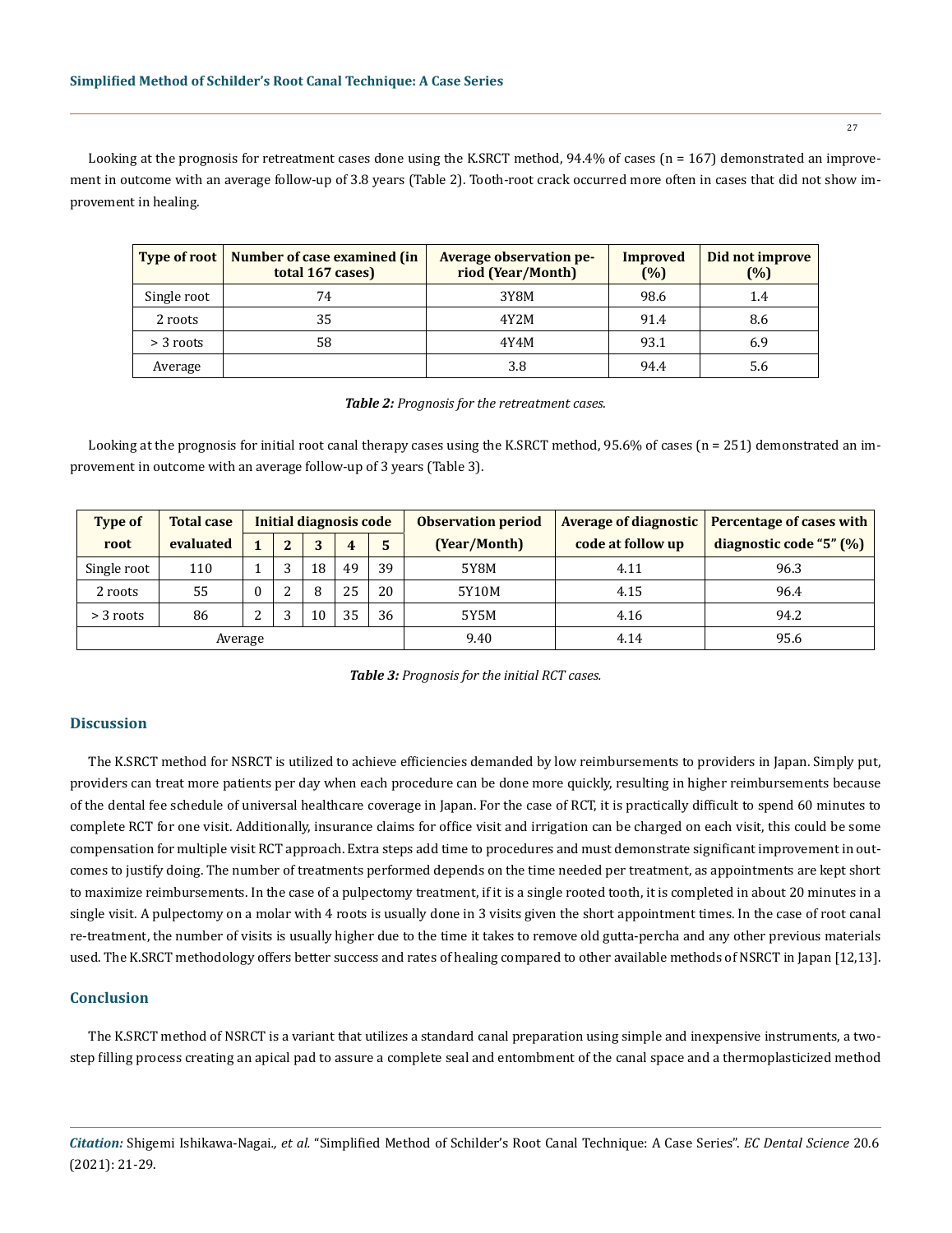of warm vertical compaction. This method allows for predictable root canal outcomes following a streamlined treatment protocol, a necessity under the current Japanese universal healthcare system that requires short chair time and use of inexpensive materials and equipment for adequate reimbursement.

## **Acknowledgements**

A special thanks to Brooke Blicher, DMD (Upper Valley Endodontics) for guidance and valuable feedback and to Laurel Fuentes, DMD (UCLA Endodontics Residency Program) for editing a draft of the manuscript. The authors deny any conflicts of interest related to this study.

## **Conflict of Interest**

Authors have no financial interest or any conflict of interests.

## **Bibliography**

- 1. Trope M., *et al*[. "Endodontic treatment of teeth with apical periodontitis: Single vs. Multivisit treatment".](https://pubmed.ncbi.nlm.nih.gov/10530259/) *Journal of Endodontics* 25.5 [\(1999\): 345-350.](https://pubmed.ncbi.nlm.nih.gov/10530259/)
- 2. [Peters LB and Wesselink PR. "Periapical healing of endodontically treated teeth in one and two visits obturated in the presence or](https://pubmed.ncbi.nlm.nih.gov/12196219/)  absence of detectable microorganisms". *[International Endodontic Journal](https://pubmed.ncbi.nlm.nih.gov/12196219/)* 35.8 (2002): 660-667.
- 3. Sathorn C., *et al*[. "The prevalence of postoperative pain and flare‐up in single‐ and multiple‐visit endodontic treatment: a systematic](https://pubmed.ncbi.nlm.nih.gov/17956561/)  review". *[International Endodontic Journal](https://pubmed.ncbi.nlm.nih.gov/17956561/)* 41.2 (2008): 91-99.
- 4. [https://www.e-stat.go.jp/stat-search/files?page=1&layout=datalist&toukei=00450048&tstat=000001029602&cycle=7&tclass1=0](https://www.e-stat.go.jp/stat-search/files?page=1&layout=datalist&toukei=00450048&tstat=000001029602&cycle=7&tclass1=000001140767&tclass2=000001140768&tclass3=000001141466&tclass4val=0) [00001140767&tclass2=000001140768&tclass3=000001141466&tclass4val=0](https://www.e-stat.go.jp/stat-search/files?page=1&layout=datalist&toukei=00450048&tstat=000001029602&cycle=7&tclass1=000001140767&tclass2=000001140768&tclass3=000001141466&tclass4val=0)
- 5. "AAE Position Statement: Dental Dams". *Journal of Endodontics* 37.4 (2011): 570-570.
- 6. Torabinejad M. "Passive step-back technique". *[Oral Surgery, Oral Medicine, Oral Pathology](https://pubmed.ncbi.nlm.nih.gov/8015805/)* 77.4 (1994): 402-405.
- 7. Yousuf W., *et al*[. "Endodontic Procedural Errors: Frequency, Type of Error and the Most Frequently Treated Tooth".](https://pubmed.ncbi.nlm.nih.gov/26347779/) *International [Journal of Dentistry](https://pubmed.ncbi.nlm.nih.gov/26347779/)* (2015): 673914.
- 8. Yee FS., *et al*[. "Three-dimensional obturation of the root canal using injection-molded, thermoplasticized dental gutta-percha".](https://pubmed.ncbi.nlm.nih.gov/266025/) *Journal of Endodontics* [3.5 \(1977\): 168-174.](https://pubmed.ncbi.nlm.nih.gov/266025/)
- 9. Erdem Hepsenoglu Y., *et al*[. "Postoperative Pain Intensity after Single- versus Two-visit Nonsurgical Endodontic Retreatment: A Ran](https://pubmed.ncbi.nlm.nih.gov/30054099/)domized Clinical Trial". *[Journal of Endodontics](https://pubmed.ncbi.nlm.nih.gov/30054099/)* 44.9 (2018): 1339-1346.
- 10. [Law A and Messer H. "An Evidence-Based Analysis of the Antibacterial Effectiveness of Intracanal Medicaments".](https://pubmed.ncbi.nlm.nih.gov/15448460/) *Journal of Endodontics* [30.10 \(2004\): 689-694.](https://pubmed.ncbi.nlm.nih.gov/15448460/)
- 11. [Çalt S and Serper A. "Dentinal tubule penetration of root canal sealers after root canal dressing with calcium hydroxide".](https://pubmed.ncbi.nlm.nih.gov/10530245/) *Journal of Endodontics* [25.6 \(1999\): 431-433.](https://pubmed.ncbi.nlm.nih.gov/10530245/)